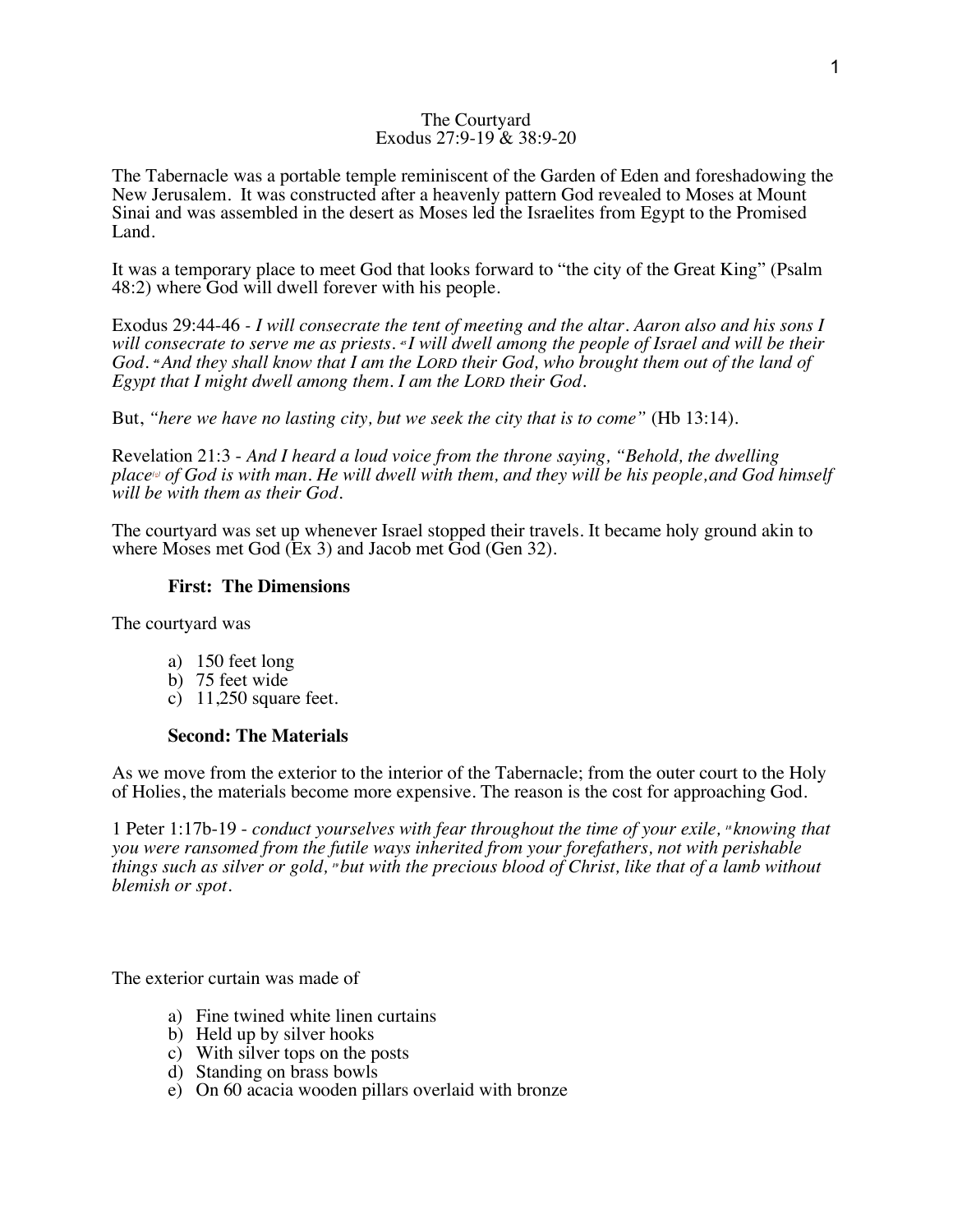• Acacia wood is mentioned in the Bible only in connection with the Tabernacle f) Stood 7' 6" high

## **Third: The Entrance**

The entrance was:

- a) On the East side. Ex 27:13
- b) A screen 'gated' entrance
- c) Made of fine twined linen dyed blue, purple and scarlet
- d) Thirty feet wide
- e) Held up by four poles
- f) Creating three entrances

# **Fourth: The Purpose**

a) There is only one God

Worshippers faced west with their backs to the sun. Egyptians worshipped Ra, the sun god.

b) God is Holy

The Holy of Holies was accessible only by the High Priest one day a year (Lev 16; Hb 9). Even the Levitical priests could not enter the Holy of Holies and the people certainly could not do so.

The outer court tapestry also guarded the presence of God and kept out unbelievers. Yet it had an entrance on the east side. Every but only Israelites could enter here. And yet there were conditions:

- Women could not enter immediately after childbirth (Lev 12)
- A person with a skin disease could not enter (Lev 13)
- A person with a bodily discharge could not enter (Lev 15)
- A person who touched a dead body and had not cleansed could not enter (Lev 19).
- c) Righteousness is required to approach God

• Imputed righteousness – The righteousness of Christ is granted to us by faith in Christ. It teaches that a sinner is declared righteous by God purely by God's grace through faith in Christ, and thus all depends on Christ's merit and worthiness, rather than on one's own merit and worthiness. On the other, God is infinitely holy and just, which means that he cannot approve of or even look upon evil (Hk 1:13), neither can he justify a wicked person (Pr 17:15). In Christ, God proves himself "*just and the justifier of those who believe*" (Romans 3:26). He is just because sin has been atoned for in Christ and he is abler to justify those who believe on Jesus because their sin has been atoned for in Jesus. "*God imputes righteousness apart from works"* (Ro 4:6).

• Alien righteousness – This righteousness is never ours and undeserved. It is based solely on Christ's righteousness.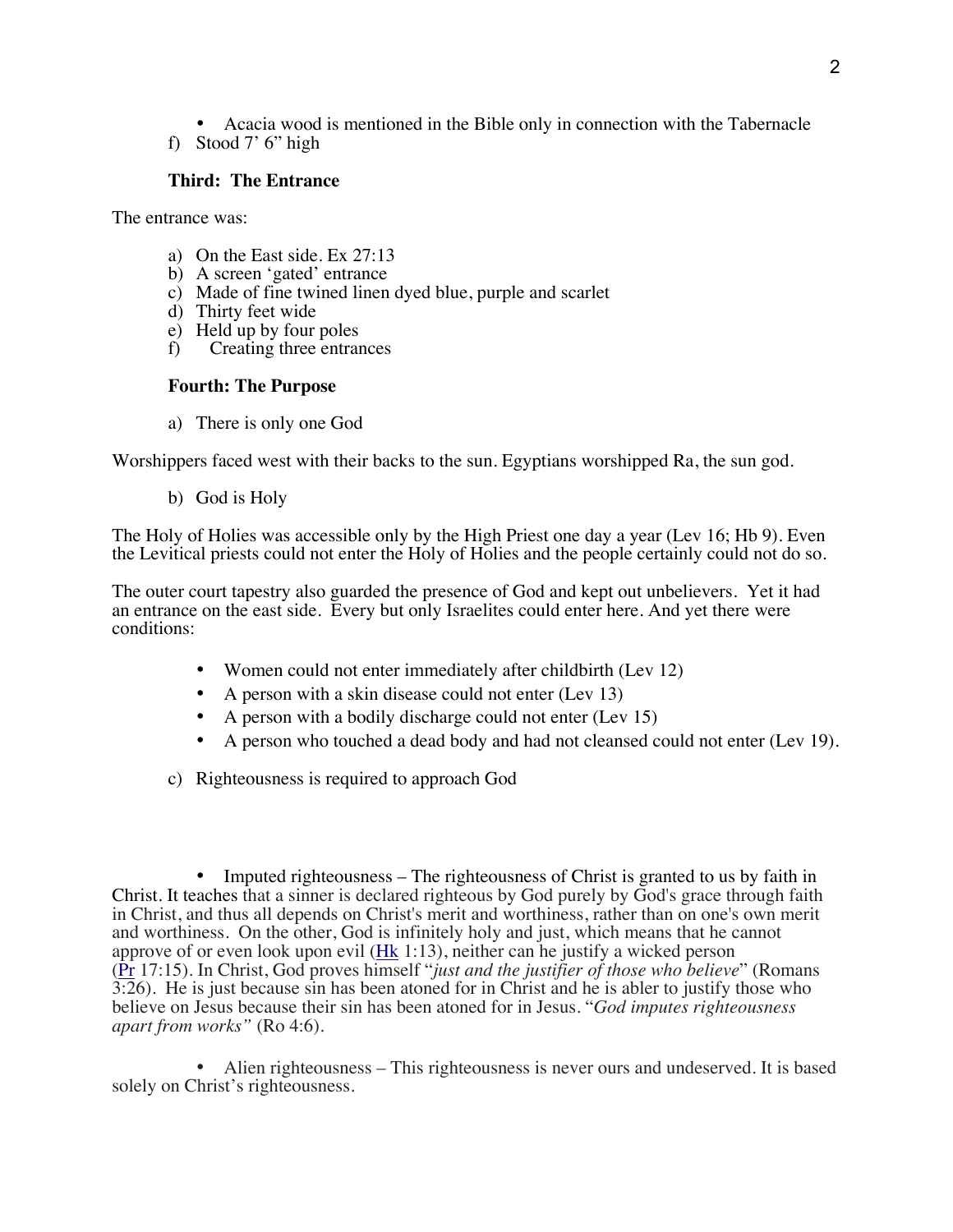• Double imputation - The imputation of our sin to Christ and the imputation of Christ's righteousness to us.

Imparted or infused righteousness – This is an error that teaches we actually become personally righteous. This is primarily a Roman Catholic doctrine. We reject this teaching of *gratia infusa* (infused grace) because radical depravity doesn't allow room for the Roman Catholic concept of *synteresis* (a "spark of goodness"). There is nothing in a sinner that is worth being redeemed by God (the sinner does not possess any intrinsic merit or worth). This requires imputed righteousness, since there is nothing internal onto which God's grace can be fused. Something altogether more radical must be done to make a sinner righteous: his utterly sinful nature must be replaced by a new nature made by God (the new birth). This new nature is immediately both righteous and holy 'positionally' in God's eyes and, it also makes the sinner newly capable of achieving 'practical' and 'experiential' righteousness and holiness through the process of sanctification.

Isaiah 61:10 - *I will greatly rejoice in the LORD; my soul shall exult in my God, for he has clothed me with the garments of salvation; he has covered me with the robe of righteousness…*

d) God is holy

The fine white linen speaks to the simple holiness of God Isaiah 6:3 – *Holy, holy, holy is the Lord of hosts*

God is holy and access to him is limited and by grace. It is a serious thing to come into his presence. He is spotless and pure, and we must be also.

Christ's righteousness kept us out of God's presence. His sacrifice on our behalf gives us righteousness and the right to enter God's presence.

Romans 5:1 – *Therefore having been justified by faith…*

- a) The silver hangers speak to redemption
- b) The brass bowls speak to judgement
- c) The acacia wood poles connected judgement and redemption
- d) The entrance colors speak to:
	- a. Blue Son of God
		- b. Purple King of kings and Lord of Lords
	- c. Scarlet Sacrifice

Jesus makes us presentable to God.

Ephesians 5:25 - *Christ loved the church and gave himself up for her, \*that he might sanctify her, having cleansed her by the washing of water with the word, <sup>27</sup> so that he might present the church to himself in splendor, without spot or wrinkle or any such thing, that she might be holy and without blemish.*

He is the once-for all sacrifice who permanently answers the laws' demands and satisfies God.

Hebrews 9:11-12 - *But when Christ appeared as a high priest of the good things that have come, then through the greater and more perfect tent (not made with hands, that is, not of this creation) <sup>12</sup> he entered once for all into the holy places, not by means of the blood of goats and calves but by means of his own blood, thus securing an eternal redemption.*